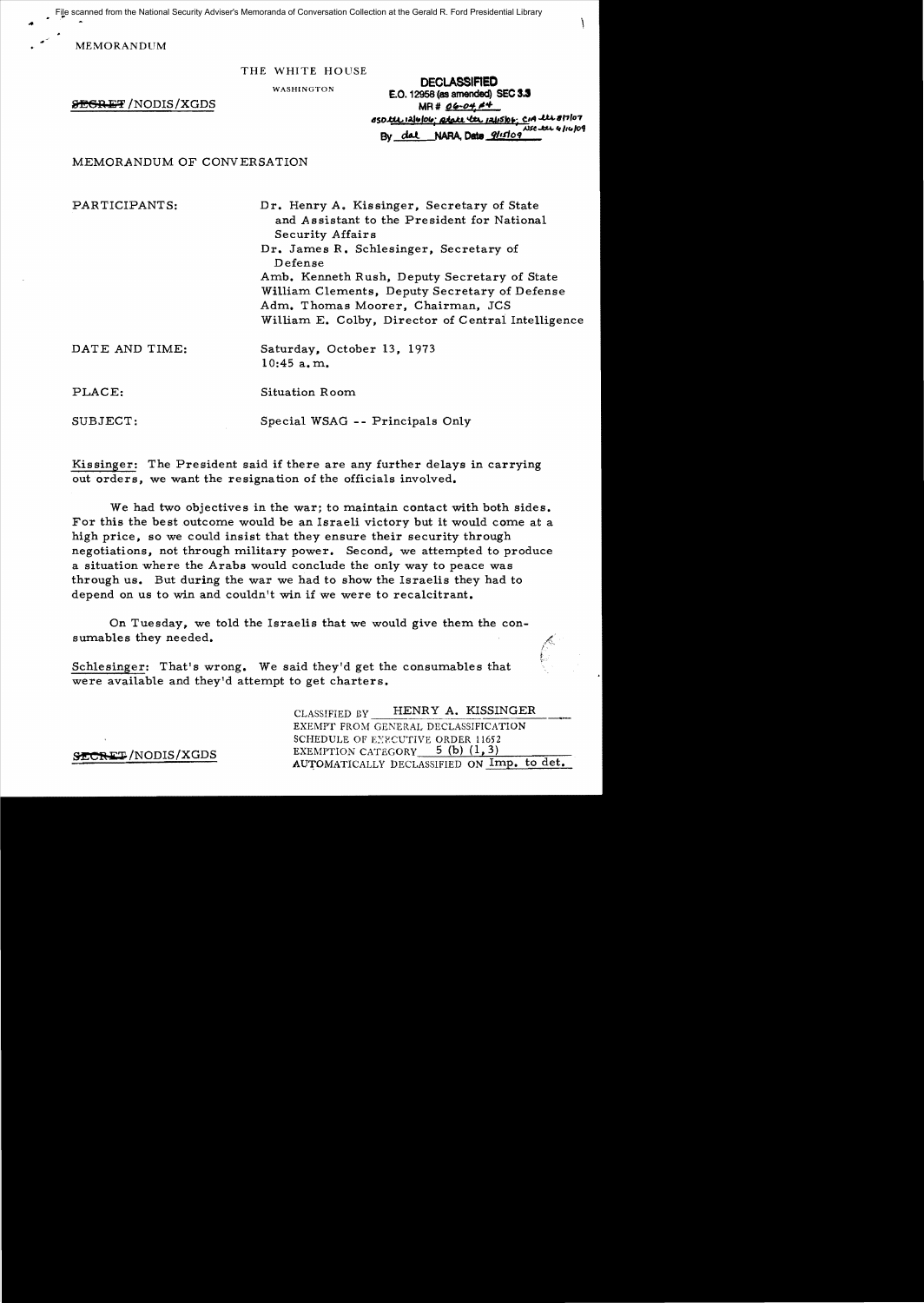Kissinger: Okay, but we needed to get the stuff in when we needed an offensive. Now it is going in afterwards, when we want the diplomacy to work. We are in active diplomacy with all of them. Our thinking is that the bureaucracy is dragging its feet on the grounds that we are going in on the Israeli side. Now we are being forced to take actions which do run a risk.

Israel has been hurt. But can we hold the Arabs still, and can we cover our present high-profile operation?

Schlesinger: Where did we screw up?

Kissinger: We should have forced the charters.

Clements: I agree. But we didn't know it was urgent.

Kissinger: The Arabs may even be smelling a victory, not a stalemate. That means the Soviet Union has won. For us to have gone in to have saved the Arabs' ass would have been perfect. The Saudis, for example, want a situation where the Soviet Union is humiliated and the Arabs turn to the United States. An Arab victory, even with American acquiescence. will look like American weakness. The Israelis have now slowed because of the shortages; now they might crank up when we want them to stop.

Schlesinger: We weren't asked to get in until Thursday night. The Israelis never told us they had shortages.

Kis singer: I am sure the history books will show Israel was defeated by poor planning and lousy tactics. But right now, I have the diplomacy going, and I can't make it work unless the Arabs are sweating. It took me two days to line up Israel, and they are now starting to drag their feet. We might lose the Soviets. We hoped to have the Syrians and Egyptians at each other's throats because Israel would have captured Syrian territory.

Clements: How can we help now?

Kissinger: Let's fly in some US planes. Let's get the charter going.

I want the Arabs to think the Israelis may go wild when they get equipment.

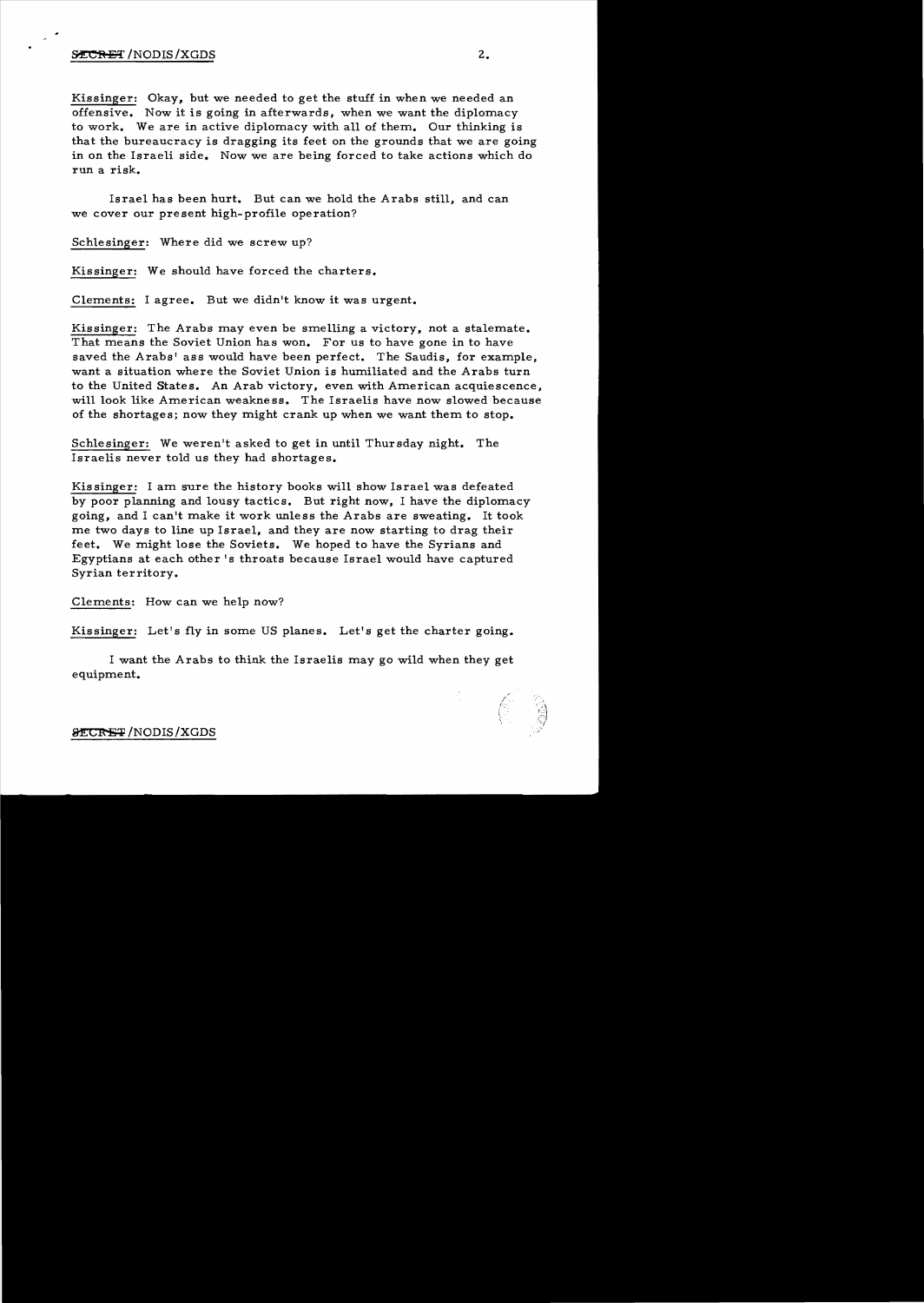## $\overline{\text{SECH}}$  /NODIS /XGDS  $3.$

Schlesinger: We are 5,000 miles away. For refueling, we are using Torrejon, and we can't do that massively without the Spanish.

Kissinger: How bad off are the Israelis?

Colby: They are slowing down. They are te11ing their pilots to conserve fuel and ammo.

Schlesinger: There is ammo on the way.

Kissinger: Golda was coming on Tuesday. I turned her off by providing the consumables.

What I am afraid of is if I kick off the diplomacy, and the Egyptians take the Mitla pass, we are in a mess.

Our problem is to get the war over in a way the Arabs have to come to us, and then turn on the Israelis. If Israel feels we have let them down and the Arabs think they have done it themselves, we are sunk.

Colby: Israel wanted to wipe out Syria and then turn on Egypt, and this can sti11 work on the Arabs.

Clements: We should now go in with a massive airlift.

Kissinger: No, we will lose all our Arab friends.

Schlesinger: How much different is a US airlift from commandered charter flights.

Clements: We are already pregnant with the C-5's.

Moorer: They have gotten 7,500 rounds of 105 mm ammo. Also  $175's$ , chaff, LAW's.

Schlesinger: We can just use Lajes and let the Portuguese protest to us.

Kissinger: It has taken a week to get us to the point where this was je11ing. I don't want to blow it a11 in a spasm. Doesn't it make a difference if it's charter versus an American airlift?

Colby: It gives them a face-saving device if they want to.

## SECRET/NODIS/XGDS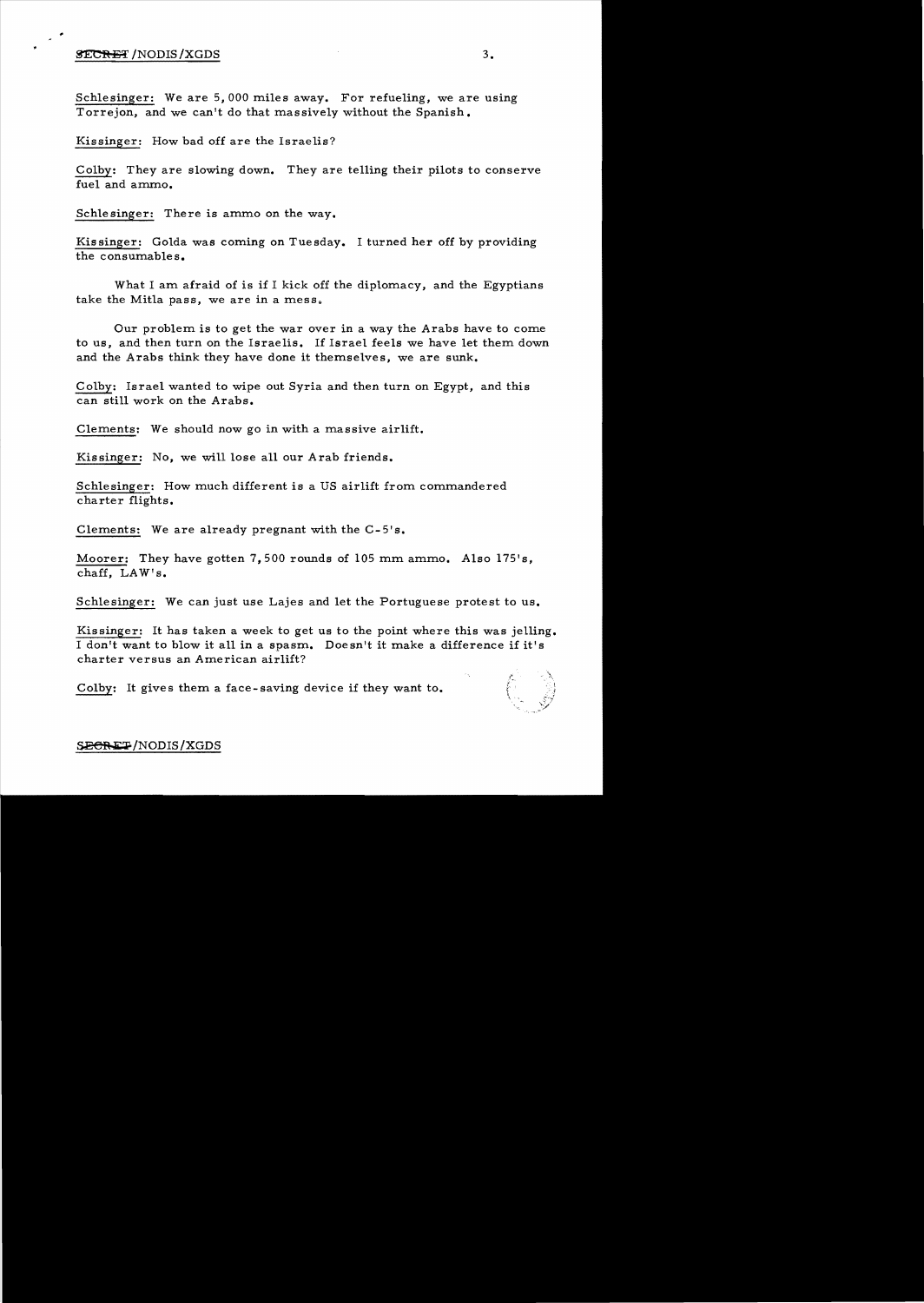### $\overline{\textbf{SECRET}}$  /NODIS /XGDS  $4.$

..

Kissinger: I agree. If they want to blow it up, they will. If they don't want to, this gives them the hope.

Moorer: The F-4's will blow them more than an airlift.

Colby: I think we should just use Lajes.

Kissinger: They want HA WK missiles. We can't lose all the Africans for Israel.

Schlesinger: We need a base. Either Lajes, Spain, or Italy.

Kissinger: In the next three days, Israel should be on the attack but without rupturing it with the Arabs.

Clements: That means consumables.

Schlesinger: The F-4's are moving. They will have 10 by Sunday night and 14 by Monday.

Kissinger: Our interests are not identical with Israel's. We want Israel to win so the Arabs will turn to us. Israel wants us locked in.

Let's use the C-5's to go in until we can get a charter going. That is at least fewer planes.

Schlesinger: The Chicago convention requires prior approval.

Colby: I think we should get some ships, too, so the Israelis will know we are working on it.

Kissinger: With luck we may have a ceasefire by Monday night. [He outlined the scenario.] I've got three Arab Foreign Ministers coming Tuesday to see the President.

Schlesinger: We have to have Lajes for a charter. We have the l41's at Lajes now. Let's move it in.

Kissinger: Okay.

Clements: The C-5's could have a salutary effect by going in.

Schle singer: It is more complex. Henry's leverage with the Arabs depends on showing he can keep....

# SECRET / NODIS / XGDS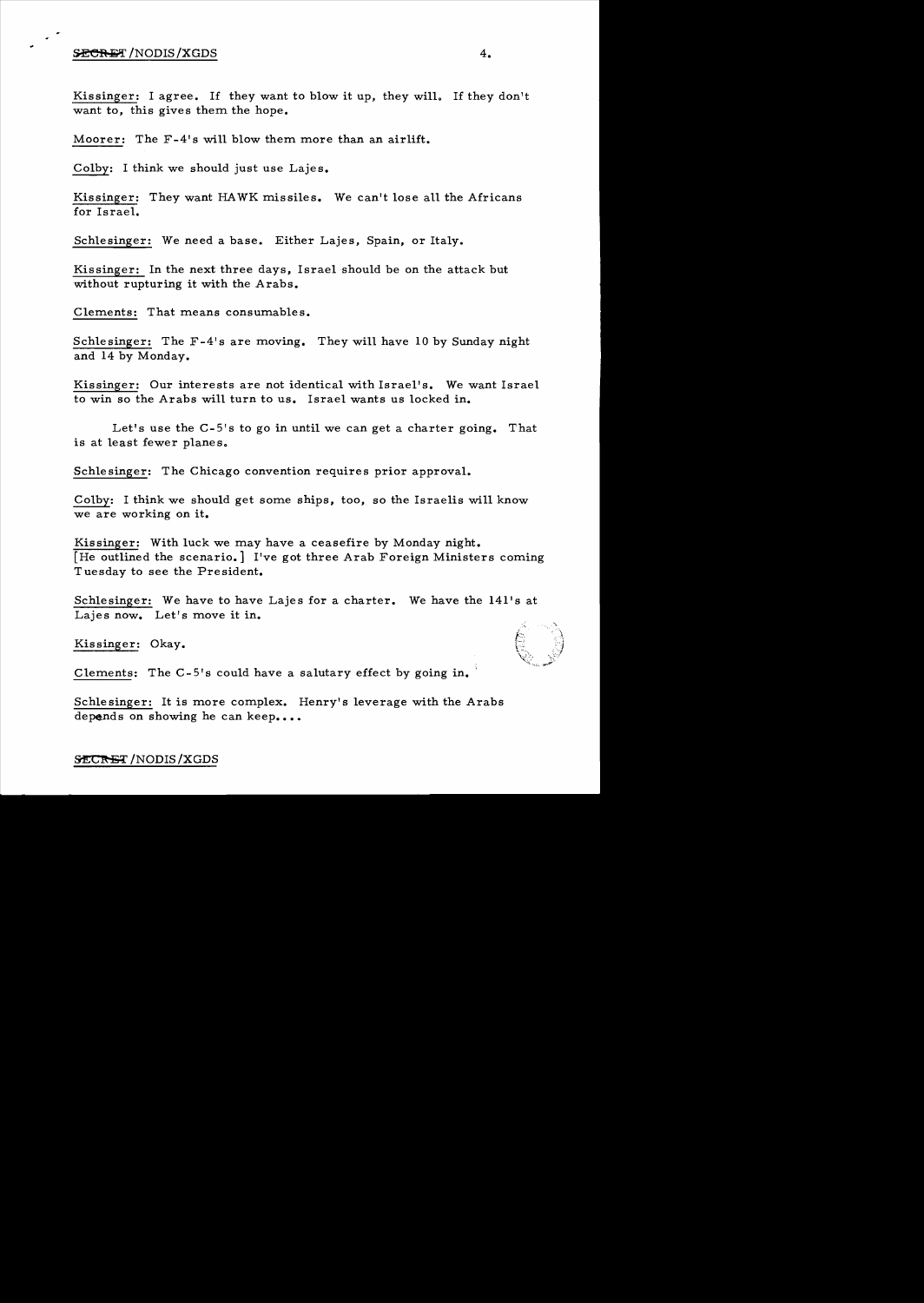## **5ECRET**/NODIS/XGDS 5.

 $r$   $\sim$ 

Kissinger: I need the flight times when they will get there. I will tell Ismail after they get there. Bill, will you organize the charter?

Schlesinger: We've got to get Lajes.

Kissinger: That is my problem. Get two ships loaded, too. Let Brent know when everything will arrive. I will send a note to Egypt that we have been restrained. If the Arabs see that things will get worse if they don't get a ceasefire, we may be okay. How bad off are the Israelis?

Colby: They are not too bad but they are rationing ammo.

Moorer: Israel seems to be turning south in Syria.

Clements: There are four divisions there. That will take time. Iran.

Kissinger: We'll tell them we have been restrained for four days in the face of a massive Soviet resupply. We are now providing only emergency items and we continue to seek the earliest possible ceasefire.

्री है।<br>जन्म  $\mathscr{E}^-$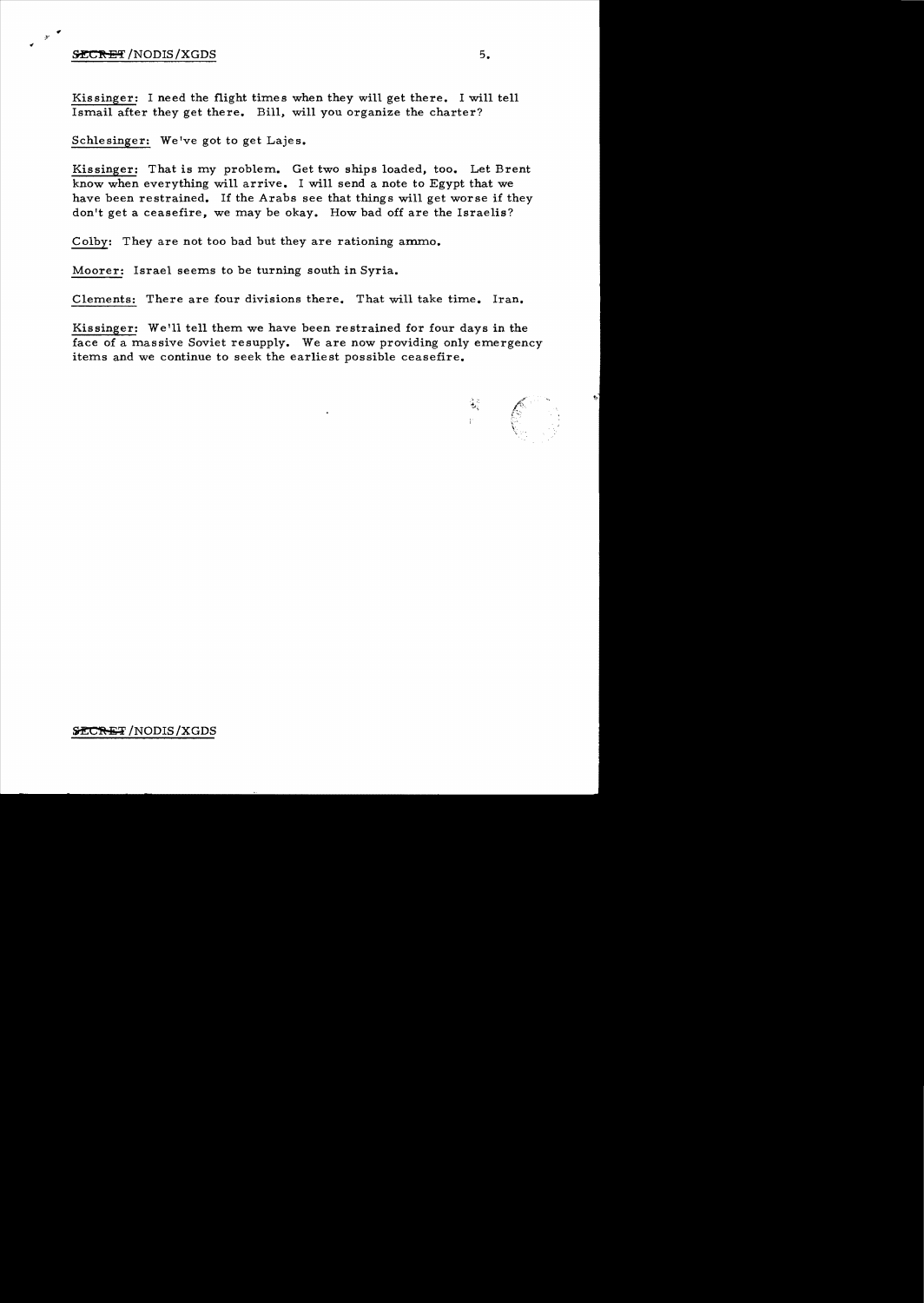$V$  WS AG 13 OCT 10.45 am Prompt do over. K. Pros sivilse on furthe ablance un carrying out content without about untime would be Deverthing with the host of the piece - se uncontest on receiting them upit not chan assie pours; cettengift & pushas way to pray was these up, but downing I was cir hotte show soulter the had to esportan uno To uno + combint il un une le abritaint. On True, not till De Chat un count friedre Commando Wing, we said conservantly avoidable  $\langle$ internated to charter of port saw muched to get a staff in when <u>K</u> une reculed un offenire, montains going in sthen won't dystrum to sometime umanit One describing in acknowled - Sound his even hound T. But can we had are we stol and comment cannon promit trippped ophation.) S , Emmerson forzet (min)<br>Ch Layall, but welc't kim it was useaux with Theolemete, That means a SU two win. Frans to have power in to have I much cleant are unwill have men perfect, Saerchis, for example, wont E S 050 ltr 12/6/06; Clate the 12/15/06; C/A ltr 8/7/07; NSC Ur 4/14/09 By dal NARA, Date 9115109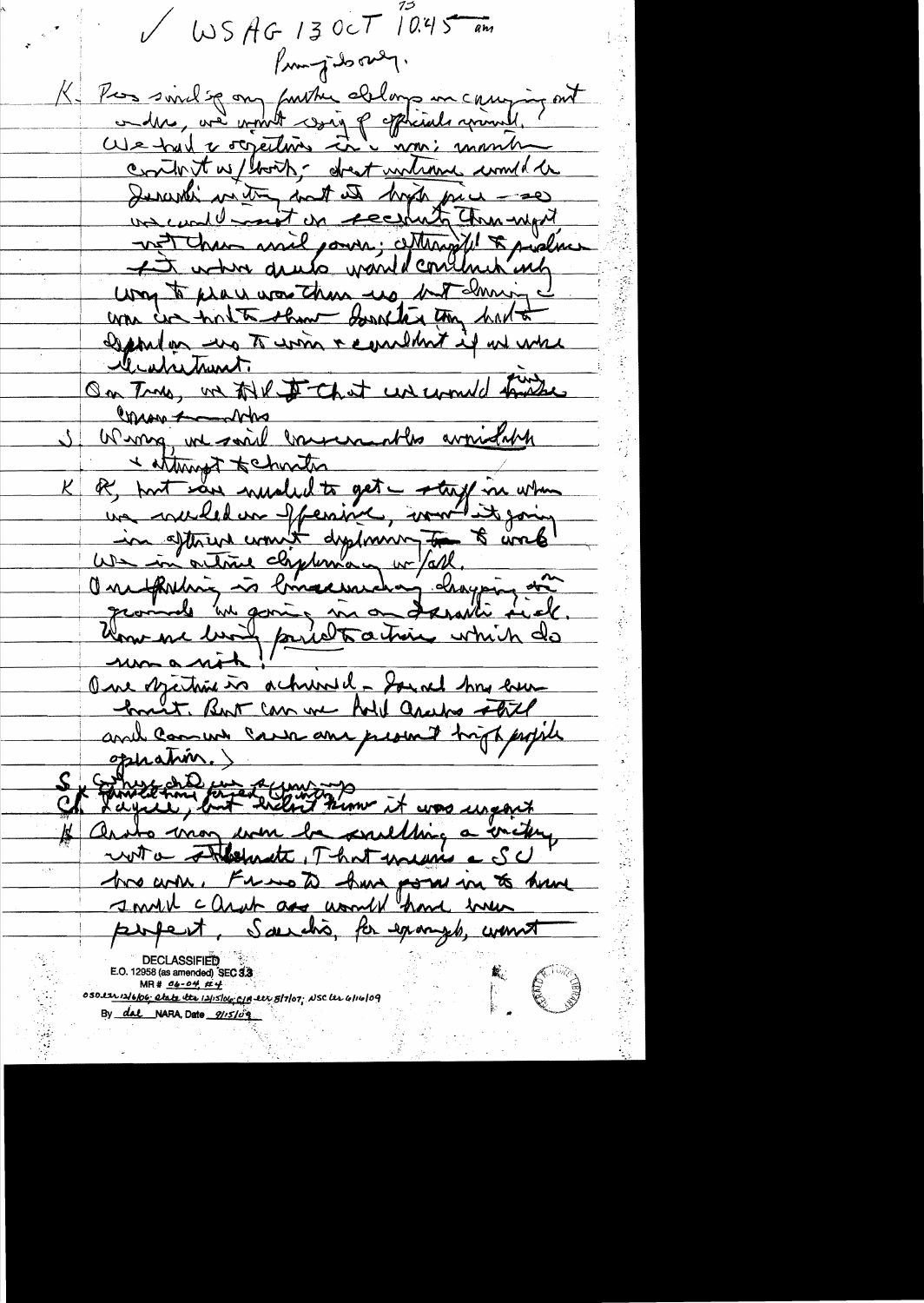git when SC hummhated & arabotum To U.S., and Ceral waiting, more w/us a goutenace, and book like It winkers Sorablis honimum slowed human of shortages, were they maynt crowding when we want trong to Eloye we current asked to get in write Thursday on. K Friendly and more with header in the K & sure brother hades with them I defended Aug par plemin + 1 may la text. But hayot TWE me 2 days à trois ny I favour !<br>Abrition à dranthin fait. We temps donc Construed Syrian Control  ${\alpha_-}$ K Lito pot fing din som Viplano. Lité zit i Christia govin. Want a grade to think the I may go world wild when they get equipment.<br>We are stro miles any, For republicy, and C Spanish totay not call R Northand of are I Nout bud off are I down, Whin peloto to comment of mel + ansons. SThur is anning on the wa R Colda was chain an This. Stemmer has of un portion education of diplomany,

E 3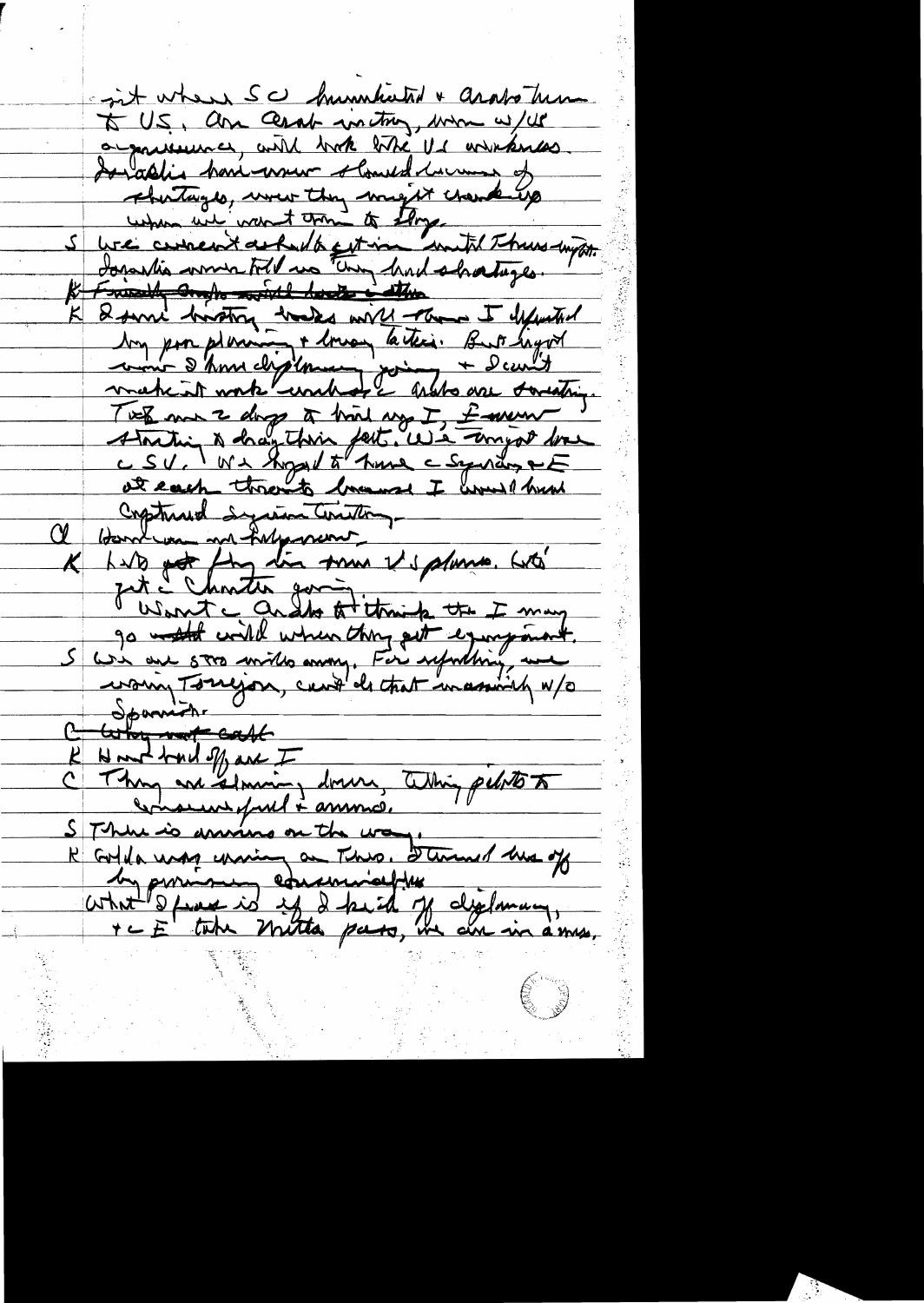R O en poet is to put was out in a croy Check I ful we have been then down + architerink then how done it themselves, are sounds. C I wonted to cinquant syric & the trimps E, I this care other work on the Grato We should now go in w/massing crubyt My war will force all one and funds. Aun wouch dependent is US ancient from a connel charter flexate. Il We akindy priparant w/c C-52 auno. Iso 175's chaf, 6Au :<br>We can just too hydrom dot Putryon protect to ma. School want It has taken a work & pet mo to a point where this was jetting. Sdon't want to blow them all in a feath. Dorout it make a different chartiers US It quien time a face soming duraie Thing wound to. R dayces, 2fthough wount to blow mys, they will. M Til E 40 with what to this pensile clips. 2 think we should just don't hyje. K Thy want Hank missiles. We can't fel are uit alle aprésier par formel.<br>Le nue de bour Fitter bapte, Spain, Blutz.  $\sqrt{a}$ He sur mont & days, Estamble he on i attach six C That means consumably The F-4's one wraving, They will have 10 kg Sunday might + 14 lby montag It Own dontaints are not delostried of Israel Cut wount Scrael to win solution will hun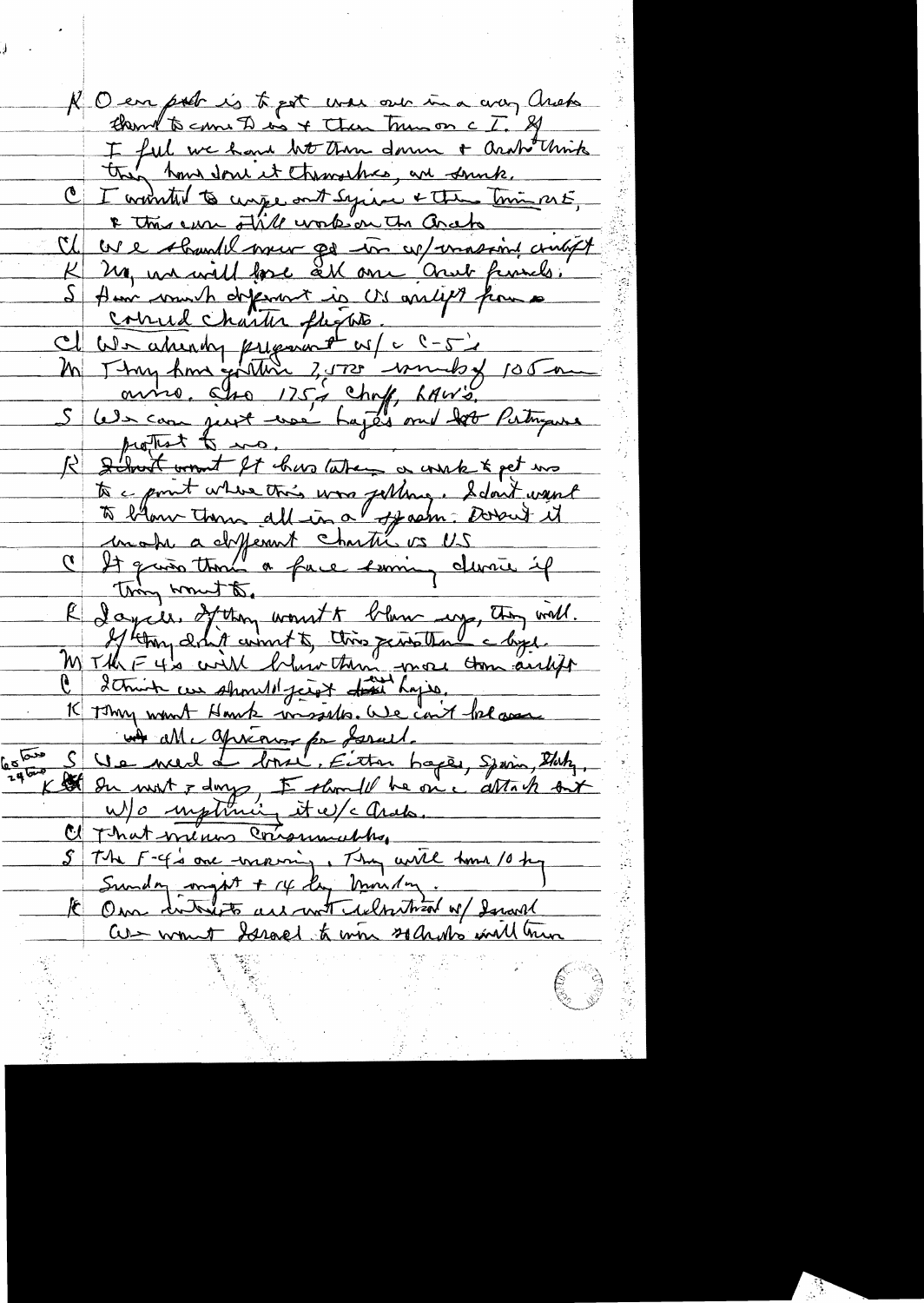to us. To we wont wo bake Im. K hats use I - T's of go in until we can get a Charter going. That is at last former plomito. <u>Murago mummini Manino pura opponal</u> C & this in should pet erui stips to, so K W/ livet un many have a CF by month crossipht. Certained Aumerico.) Got 3 and FM's Comming Tues to see Pus. 5 Harrett kung hages for charter<br>We have 141's at hajer wour, het vrou  $\lambda$  $OK.$ C The C-5's could have a calenter offert by gain in S University in Complex . R. levenage w/ arabs depends on S Grot to get haves von Let Burt bruger when something will arrive. notraind. of Orats see that Etaipwill jet mais if They not the land but They rationing M I seems to be touring smoth in Syrian